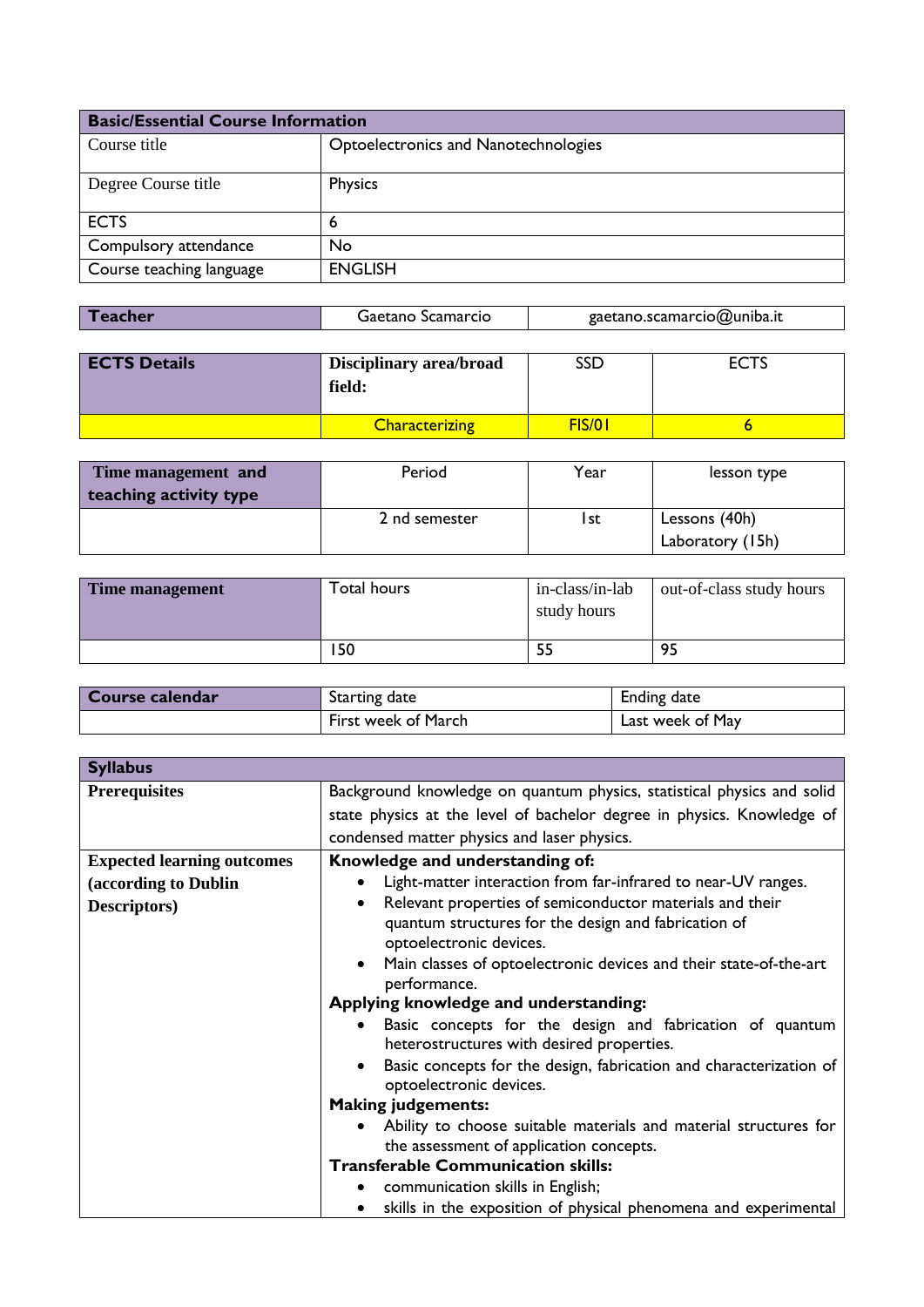|                            | results using appropriate scientific language;                                                                                                                                                                                                                                                                                                                                                                                                                                                                                                                                                                                                                                                                                                                                                                                                                                                                                                 |
|----------------------------|------------------------------------------------------------------------------------------------------------------------------------------------------------------------------------------------------------------------------------------------------------------------------------------------------------------------------------------------------------------------------------------------------------------------------------------------------------------------------------------------------------------------------------------------------------------------------------------------------------------------------------------------------------------------------------------------------------------------------------------------------------------------------------------------------------------------------------------------------------------------------------------------------------------------------------------------|
|                            | <b>Lifelong learning skills:</b><br>$\bullet$                                                                                                                                                                                                                                                                                                                                                                                                                                                                                                                                                                                                                                                                                                                                                                                                                                                                                                  |
|                            | ability to learn effective approaches from the critical analysis of<br>crucial inventions in optoelectronics and photonics                                                                                                                                                                                                                                                                                                                                                                                                                                                                                                                                                                                                                                                                                                                                                                                                                     |
| Course contents summary    | Physics of optoelectronic devices: light emitting diodes, semiconductor                                                                                                                                                                                                                                                                                                                                                                                                                                                                                                                                                                                                                                                                                                                                                                                                                                                                        |
|                            | lasers, optical fibers, photodetectors. Nanotechnologies for the design                                                                                                                                                                                                                                                                                                                                                                                                                                                                                                                                                                                                                                                                                                                                                                                                                                                                        |
|                            | and fabrication of optoelectronic devices.                                                                                                                                                                                                                                                                                                                                                                                                                                                                                                                                                                                                                                                                                                                                                                                                                                                                                                     |
| detailed syllabus          | Critical review of structural, electronic and optical properties of relevant<br>III-V semiconductors (GaAs, AlxGa1-xAs, In1-xGaxAsyP1-y, InP, GaN).<br>Principles of bandgap engineering using quantum heterostructures. Inter-<br>band and inter-subband transistions.                                                                                                                                                                                                                                                                                                                                                                                                                                                                                                                                                                                                                                                                        |
|                            | Light emitting diodes (LEDs). Criteria for the choice of materials.<br>Internal quantum efficiency. Spontaneous emission rates as a function of<br>the injection regime. External efficiency. Heterojunction LEDs. L-I-V<br>characteristics. Thermal effects. Temporal response.                                                                                                                                                                                                                                                                                                                                                                                                                                                                                                                                                                                                                                                               |
|                            | Semiconductor lasers. Stimulated emission in semiconductor structures.<br>Optical gain. Conditions for population inversion. Double heterojunction<br>laser diodes (LDs). Influence of electrical pumping on the dielectric<br>function of a semiconductor active medium. Laser threshold. Current<br>threshold.<br>L-I-V<br>characteristics.<br>External<br>efficiency.<br>Spectral<br>characteristics. Optical modes of a LD. Solution of the Helmholtz<br>equation in the effective index approximation. Gain guiding and index<br>guiding cavities. Single-mode LDs for telecommunications. Distributed<br>feedback lasers. Quantum well lasers. Influence of Auger effect on the<br>long wavelength limits of LEDs and LDs. Quantum cascade lasers<br>(QCLs). Quantum dot lasers. Vertical cavity surface emitting lasers<br>(VCSELs). Self-mixing in laser diodes: principles and applications.<br>Photolithographic fabrication of LDs. |
|                            | Semiconductor photodetectors. Quantum efficiency and detectivity.<br>Photodiodes. Photoconductors. p-i-n photodiodes. Criteria for the<br>choice of materials. Avalanche photodiodes. Quantum well infrared<br>photodetectors.                                                                                                                                                                                                                                                                                                                                                                                                                                                                                                                                                                                                                                                                                                                 |
|                            | Basic telecom systems. Wavelength and frequency division multiplexing.<br>Classes of optical fibers. Modal dispersion. Index dispersion. Bandwidth-<br>distance tradeoff.                                                                                                                                                                                                                                                                                                                                                                                                                                                                                                                                                                                                                                                                                                                                                                      |
| books                      | J. Singh, "Semiconductor optoelectronics", Mc Graw Hill, 1995.<br>G. P. Agrawal, N. K. Dutta, "Semiconductor lasers", Van Nostrand<br>Rehinhold, 1993.<br>J. Faist, "Quantum Cascade Lasers", Oxford University Press, 2013.                                                                                                                                                                                                                                                                                                                                                                                                                                                                                                                                                                                                                                                                                                                   |
|                            | P. Blood "Quantum Confined Laser devices", Oxford U. Press, 2014.                                                                                                                                                                                                                                                                                                                                                                                                                                                                                                                                                                                                                                                                                                                                                                                                                                                                              |
| notes                      | Selected chapters                                                                                                                                                                                                                                                                                                                                                                                                                                                                                                                                                                                                                                                                                                                                                                                                                                                                                                                              |
| Teaching methods           | Lectures in the teaching room with the aid of a laptop and a projector.<br>Laboratory visits and demonstrations.                                                                                                                                                                                                                                                                                                                                                                                                                                                                                                                                                                                                                                                                                                                                                                                                                               |
| Assessment % of final mark | Oral exam (100%)                                                                                                                                                                                                                                                                                                                                                                                                                                                                                                                                                                                                                                                                                                                                                                                                                                                                                                                               |
| Evaluation criteria        | Knowing the basic principles of different classes of optoelectronic                                                                                                                                                                                                                                                                                                                                                                                                                                                                                                                                                                                                                                                                                                                                                                                                                                                                            |
|                            | devices and related figures of merit.                                                                                                                                                                                                                                                                                                                                                                                                                                                                                                                                                                                                                                                                                                                                                                                                                                                                                                          |
|                            | Showing the capability to discuss the development of efficient                                                                                                                                                                                                                                                                                                                                                                                                                                                                                                                                                                                                                                                                                                                                                                                                                                                                                 |
|                            | optoelectronic devices with desired functionalities based on the physical                                                                                                                                                                                                                                                                                                                                                                                                                                                                                                                                                                                                                                                                                                                                                                                                                                                                      |
|                            | properties of relevant material structures, design and fabrication                                                                                                                                                                                                                                                                                                                                                                                                                                                                                                                                                                                                                                                                                                                                                                                                                                                                             |